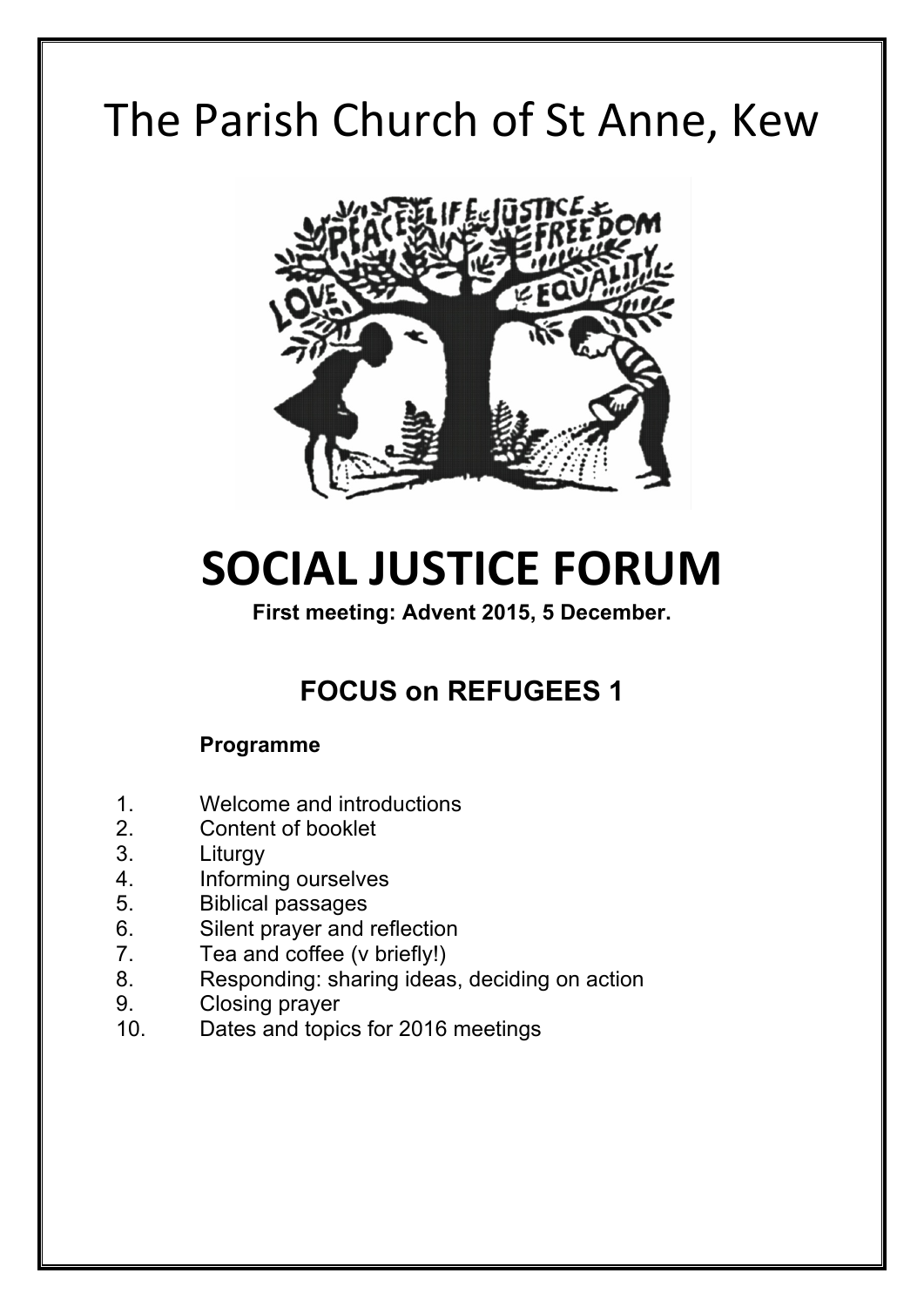# **LITURGY**

We will use The Kingdom of Justice (Corrymeela Community worship book), using this prayer after the third *help us to give ourselves in love*.

| Leader:<br>All:<br>Leader: | <b>Gracious and merciful God.</b><br>We look to you for guidance as we pray and act.<br><b>Suffering Christ.</b> |
|----------------------------|------------------------------------------------------------------------------------------------------------------|
| All:                       | We pray that you would comfort those who are in distress.                                                        |
| Leader:                    | For those caught in the midst of war.                                                                            |
| All:                       | We pray for peace.                                                                                               |
| Leader:                    | For those held captive.                                                                                          |
| All:                       | we pray for freedom.                                                                                             |
| Leader:                    | For those facing hatred and intolerance.                                                                         |
| All:                       | We pray for love.                                                                                                |
| Leader:                    | For those fleeing for their life.                                                                                |
| All:                       | We pray for protection.                                                                                          |
| Leader:                    | For those who are desperate.                                                                                     |
| All:                       | We pray for hope.                                                                                                |
| <b>Leader:</b>             | For strangers in a strange land.                                                                                 |
| All:                       | We pray for friends.                                                                                             |
| Leader:                    | For those involved in administering aid.                                                                         |
| All:                       | We pray for their protection and that their work is effective in<br>bringing relief.                             |
| Leader:                    | For all of those caught up in circumstances out of their<br>control.                                             |
| All:                       | We pray that the Holy Spirit is present in their time of need.                                                   |
|                            | (From: Church of Scotland, worship resources in response to the refugee crisis)                                  |
| Leader:                    | You are the God who makes all things new, you are the God                                                        |

**of hope who calls us to have courage and faith and hope.**

**All:** *Help us to give ourselves in love*. Amen

#### **INFORMING OURSELVES**

**DEFINITIONS** *(taken from US, Lent 2016 study course on Migration and movement)*

#### **Asylum seeker***.*

In the UK an asylum seeker is someone who has asked the government for refugee status and is waiting to hear the outcome of their application. (UNHCR) .

#### **Immigrant**

A person who comes permanently to live in a foreign country (Oxford Dictionary).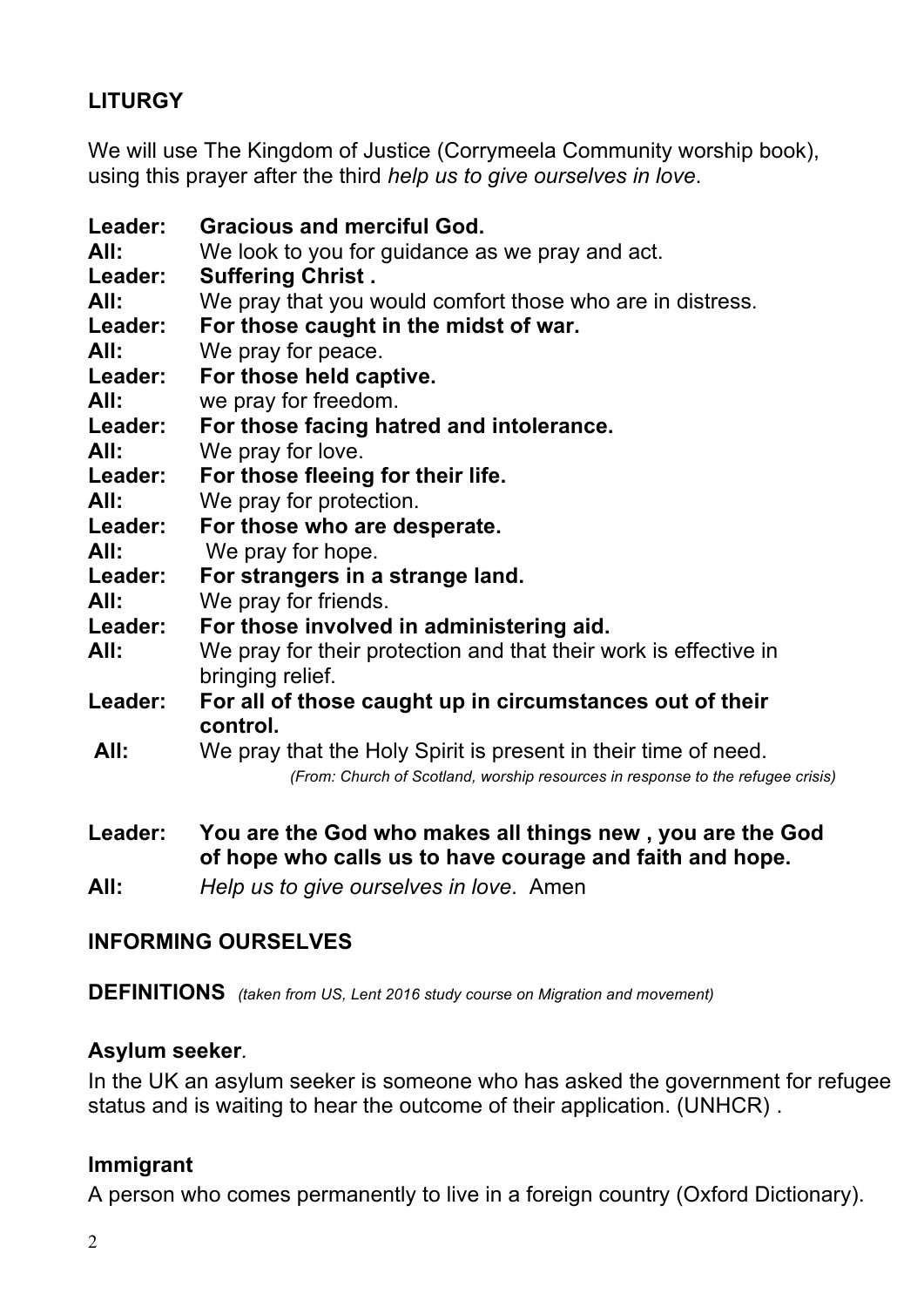# **Internally Displaced Person**

Two elements are decisive …1. The coercive or otherwise involuntary character of movement – that is, movement caused by armed conflict, violence, disasters and the like; and 2) the fact that such movement takes place within national borders' (UNHCR).

# **Migrant**

'might be defined by foreign birth, ,by foreign citizenship, or by their other movement into a new country to stay temporarily (sometimes for as little as a year) or to settle for the long-term' (Migration Observatory, University of Oxford).

# **Refugee**

A person who 'owing to a well-founded fear of being persecuted for reasons of race, religion, nationality, membership of a particular social group, or political opinion, is outside the country of his nationality, and is unable to, or owing to such fear, is unwilling to avail himself of he protection of that country' (1951 Refugee Convention).

**What is a bogus asylum seeker?** There is **no such thing** as a bogus asylum seeker or an illegal asylum seeker. As an asylum seeker, a person has entered into a legal process of refugee status determination. Everybody has a right to seek asylum in another country. People who don't qualify for protection as refugees will not receive refugee status and may be deported, but just because someone doesn't receive refugee status doesn't mean they are a bogus asylum seeker.

(*source; Office of National Statistics, Migration Statistics report, 26 November 2015, downloaded 27 November.* 

# **BACKGROUND: UNHCR.**

UNHCR (Office of the United Nations Commissioner for Refugees) was set up in 1951 to help the estimated 1 million people still uprooted after World War II to return home. The latest figures available show that the number of refugees of concern to UNHCR in mid-2014 stood at 13 million refugees, up from a year earlier. A further 5.1 million registered refugees are looked after in some 60 camps in the Middle East by United Nations Relief and Works Agency for Palestine Refugees in the Near East (UNRWA), which was set up in 1949 to care for displaced Palestinians.

The refugees of concern to UNHCR are spread around the world, with half in Asia and some 28 per cent in Africa. They live in widely varying conditions, from well-established camps and collective centres to makeshift shelters or living in the open. More than half of all refugees of concern to UNHCR live in urban areas. They all face three possible solutions: repatriation; local integration or resettlement.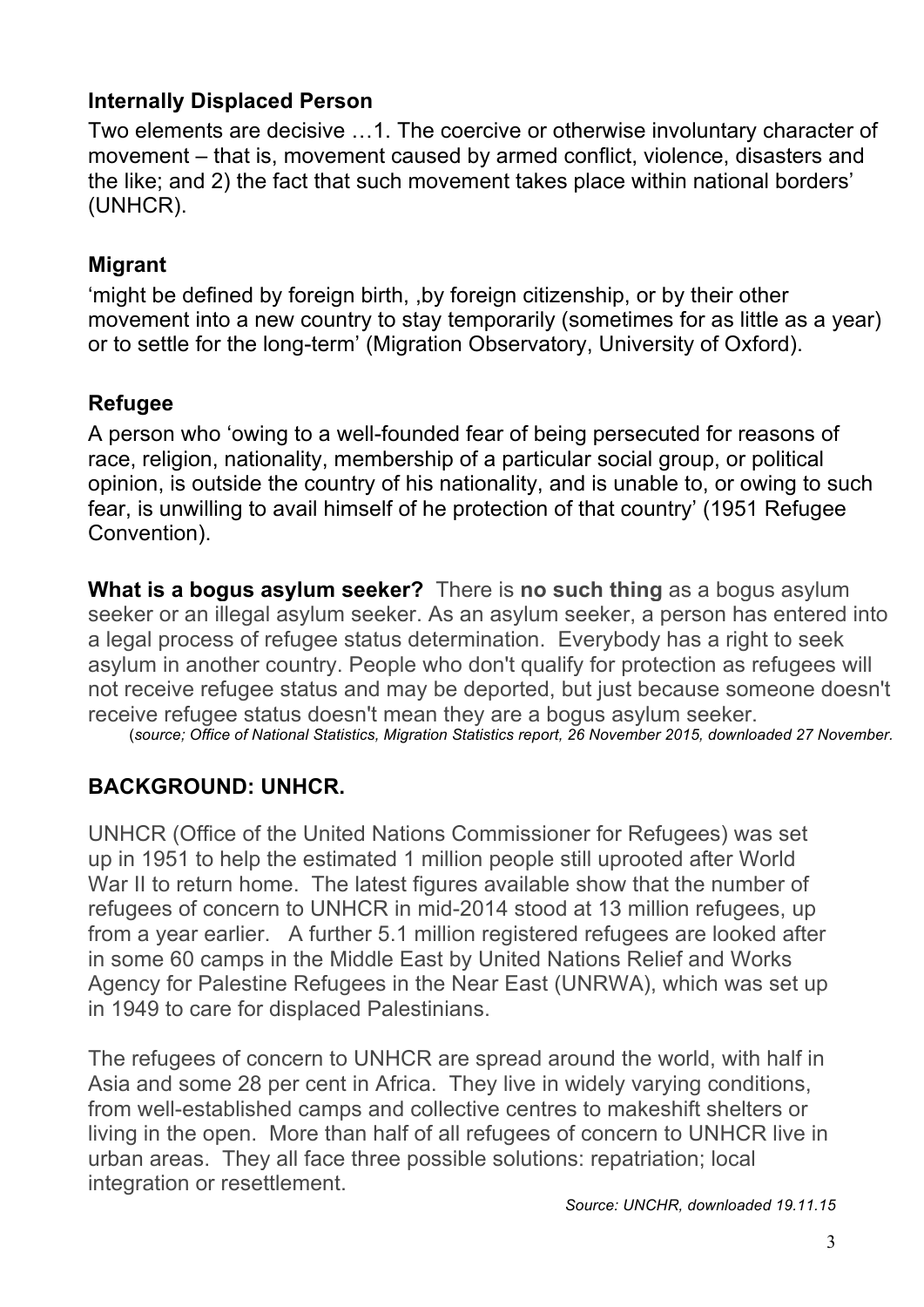#### **Number of refugees and asylum seekers originating from six countries: December 2014**

| Originating | Number of refugees, (see        | Number of asylum |  |
|-------------|---------------------------------|------------------|--|
| from:       | seekers, (see note<br>note $1)$ |                  |  |
|             |                                 |                  |  |
| Syria       | 3.9 million                     | 79,670           |  |
| Afghanistan | 2.5 million                     | 85,418           |  |
| Sudan       | 666,000                         | 36,000           |  |
| Iraq        | 370,000                         | 103,733          |  |
| Eritrea     | 363,000                         | 54,000           |  |
| UK          | 141                             | 85               |  |

*Source, UNHCR***:** *downloaded 19.11.15*

1. Persons recognized as refugees under the 1951 UN Convention/1967 Protocol, the 1969 OAU Convention, in accordance with the UNHCR Statute, persons granted a complementary form of protection and those granted temporary protection. It also includes persons in a refugee-like situation for whom refugee status has, for practical or other reasons, not been ascertained. In the absence of Government figures, UNHCR has estimated the refugee population in many industrialized countries based on 10 years of individual asylumseeker recognition.

# **Number of refugees and Internally Displaced People residing in different countries, Dec 2014**

| Residing in: | Number of          | Number of                | Total population of |
|--------------|--------------------|--------------------------|---------------------|
|              | refugees           | Internally               | concern to          |
|              |                    | <b>Displaced</b>         | <b>UNHCR</b>        |
|              |                    | People.                  |                     |
| Syria        | 150,000            | 7.6 million              | 7.9 million         |
| Iraq         | 271,000            | 3.6 million              | 4 million           |
| Pakistan     | 1.6 million        | 1.4 million              | 3 million           |
| Sudan        | 278,000            | 2.2 million              | 2.5 million         |
| Turkey       | 1.6 million        |                          | 1.7 million         |
| Lebanon      | 1.1 million        |                          | 1.12 million        |
| Iran         | 982,000            | -                        | 982.000             |
| Jordan       | 654,000            |                          | 673,000             |
| Ethiopia     | 660,000            | $\blacksquare$           | 665,000             |
| <b>UK</b>    | $117,000 + 36,000$ | $\overline{\phantom{0}}$ | 154,000             |
|              | asylum seekers     |                          |                     |

*Source: UNHCR , downloaded 19.11.11*

# **Syrian refugees: some facts**

- 12 million Syrians have fled their homes because of conflict; half are children.
- 4 million Syrians are refugees; most are in Turkey, Lebanon, and Jordan.

<sup>2.</sup> Persons whose applications for asylum or refugee status are pending at the end of 2014 at any stage in the asylum procedure.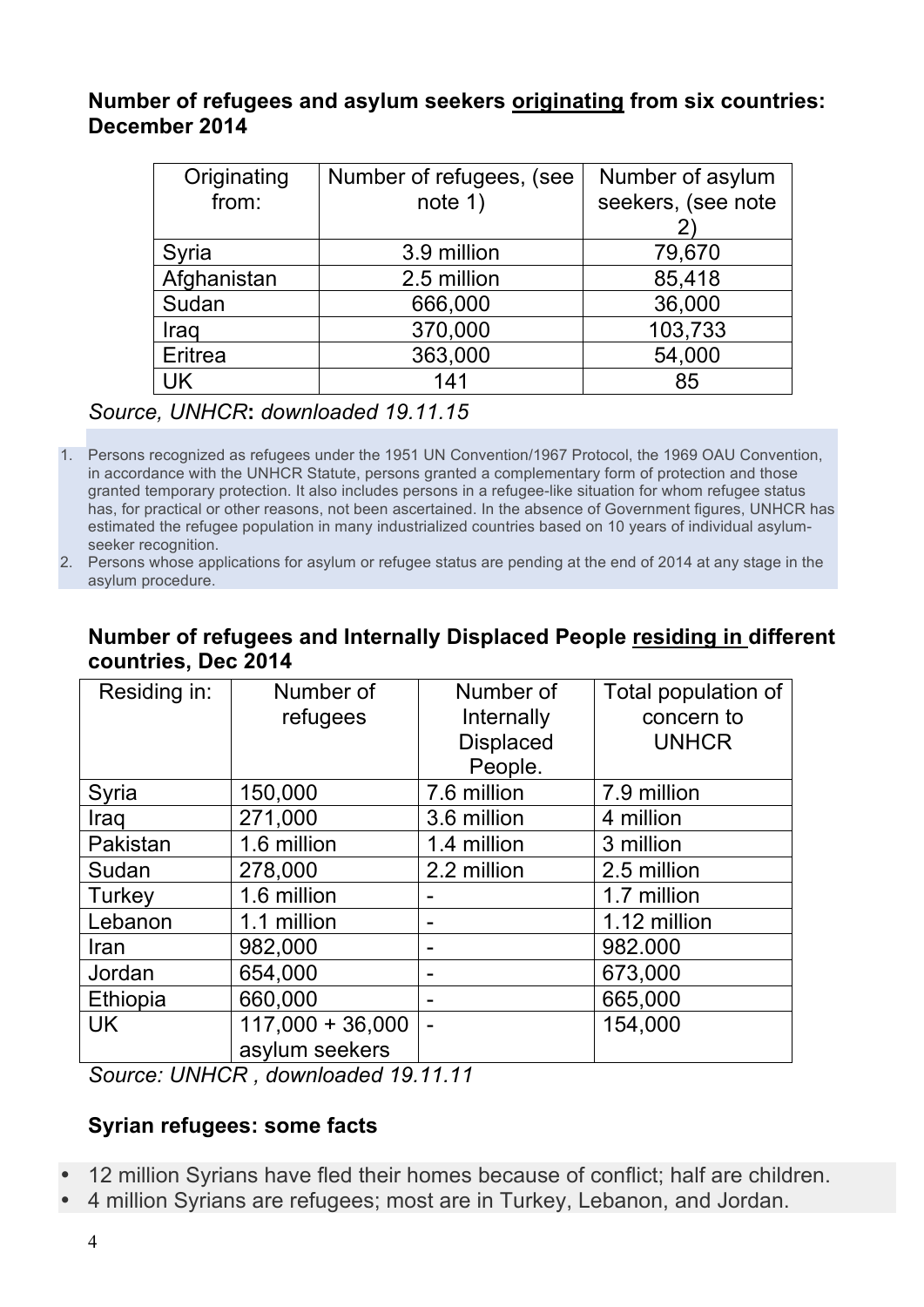- Children affected by the Syrian conflict are at risk of becoming ill, malnourished, abused, or exploited. Millions have been forced to quit school.
- More than 700,000 Syrian refugees and other migrants risked their lives this year to travel to Europe.
- Since the Syrian civil war began, more than 240,000 people have been killed, including 12,000 children. One million more have been wounded or permanently disabled. The war has become more deadly since foreign powers joined the conflict.
- Within Syria, healthcare, education systems, and other infrastructure have been destroyed; the economy is shattered. An estimated 4.8 million people are in areas of Syria that are difficult to access because of the conflict. It is hard for aid groups to reach them.-

*Source: World Vision, downloaded 23.11.15.*

- The Syria conflict has triggered the world's largest humanitarian crisis since World War II.
- The European Union and its Member States collectively are leading the international response. More than €4.4 billion have been mobilised for relief and recovery assistance to Syrians in their country and to refugees and their host communities in neighbouring Lebanon, Jordan, Iraq, Turkey and Egypt. *Source: European Commission ECHO Factsheet – Syria crisis – November 2015. Downloaded 23.11.15.*

# **Refugees and asylum seekers in the UK: some facts**

#### **Does the UK have more asylum seekers than most countries?**

No it does not. With an estimated 173,100 asylum applications, Germany was the largest recipient of new asylum claims in 2014. The United States of America was second with 121,200 asylum applications, followed by Turkey (87,800), Sweden (75,100), and Italy (63,700). By comparison, the UK received 31,300 new applications for asylum by the end of 2014.

*Source: UNHCR 2014 Asylum Trends Report*

#### **How many refugees are there in the UK?**

At the end of 2014, the population of refugees, pending asylum cases and stateless persons made up just **0.24% of the population**. That's 117,161 refugees, 36,383 pending asylum cases and 16 stateless persons.

The vast majority of refugees stay in their region of displacement, so that **86% of the world's refugees are hosted by developing countries**. Turkey now hosts the highest number of refugees at 1.6million, followed by Pakistan at 1.5 million. *Source: UNHCR 2014 Global Trends Report*

# **Where do asylum seekers in the UK come from?**

The **top three** countries of origin are: Eritrea (3,568), Pakistan (2,302), and Syria  $(2,204)$ .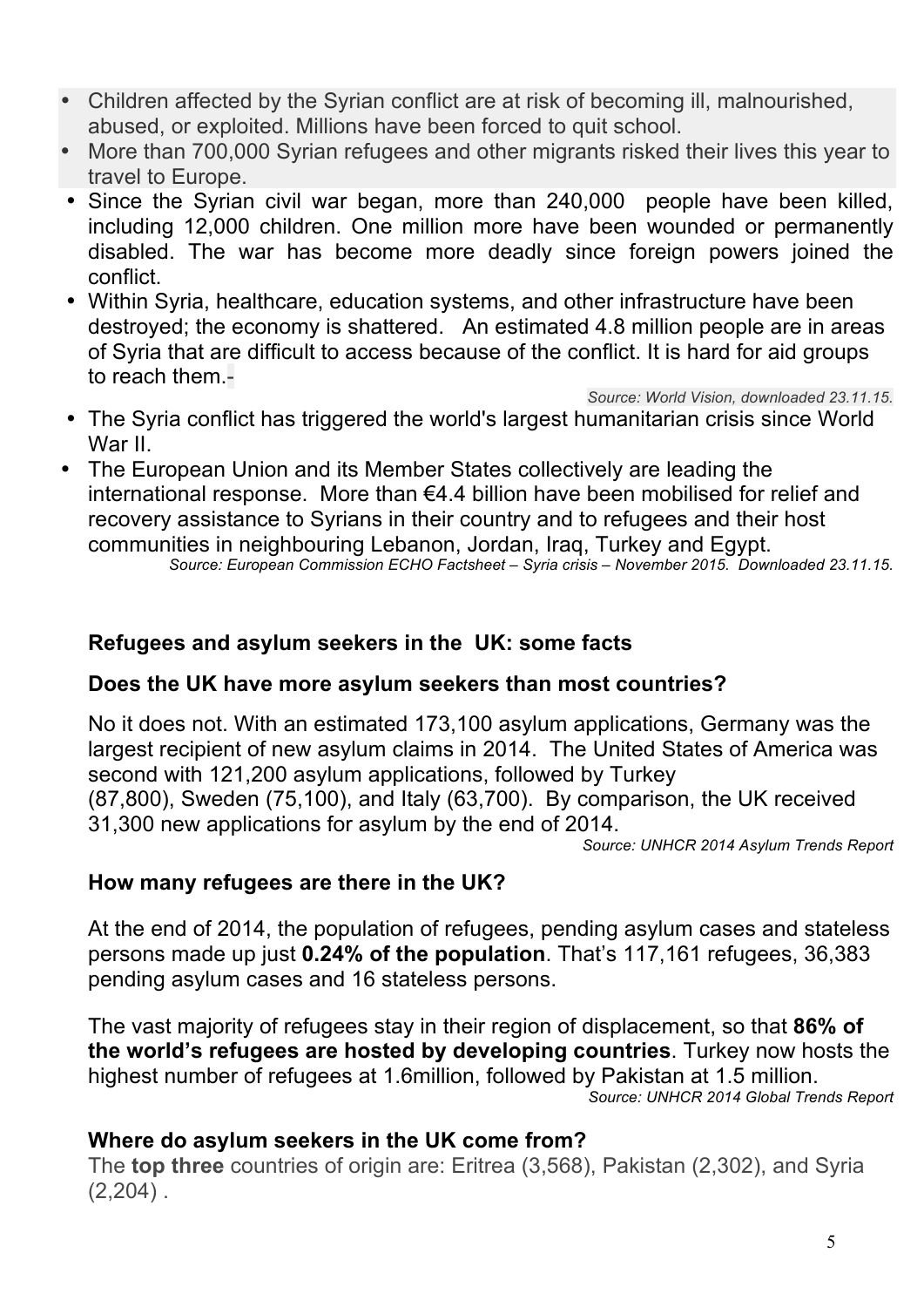#### **UK: RECENT MIGRATION STATISTICS***:*

*Office for National Statistics Migration Statistics Quarterly Report, November 2015, downloaded 29.11.15.*

|                                            | Year ending<br><b>June 2015</b> | Year ending<br><b>June 2014</b> |
|--------------------------------------------|---------------------------------|---------------------------------|
| Immigration to UK                          | 636,000*                        | 574,000                         |
| Emigration from UK                         | 300,000                         | 320,000                         |
| <b>Net migration</b>                       | 336,000*                        | 254,000                         |
| Immigration of EU<br>Citizens**            | 265.000*                        | 223,000                         |
| <b>Net migration of EU</b><br>citizens     | 180,000                         | 138,000                         |
| Immigration of non EU<br>citizens          | 286,000                         | 269,000                         |
| <b>Net migration of non EU</b><br>citizens | 201,000*                        | 165,000                         |

*Note:* EU citizens exclude British citizens

\* statistically significant compared with previous year

\*\*The recent increase in EU immigration has partly been driven by EU2 (Bulgaria and Romania) citizens.

#### **Why are people immigrating to the UK?**

The most common reason for migrating to the UK is work. This has been the case historically, with the exception of 2009 to 2012, when formal study was the most common main reason for migration.

Of those immigrating for work-related reasons in the year ending June 2015, 64% (187,000) came with a definite job to go to and 36% (107,000) came to look for work.

The second most common reason for immigrating to the UK was formal study. In the year ending June 2015, a total of 192,000 people immigrated to the UK for formal study, of whom 131,000 (71%) were non-EU citizens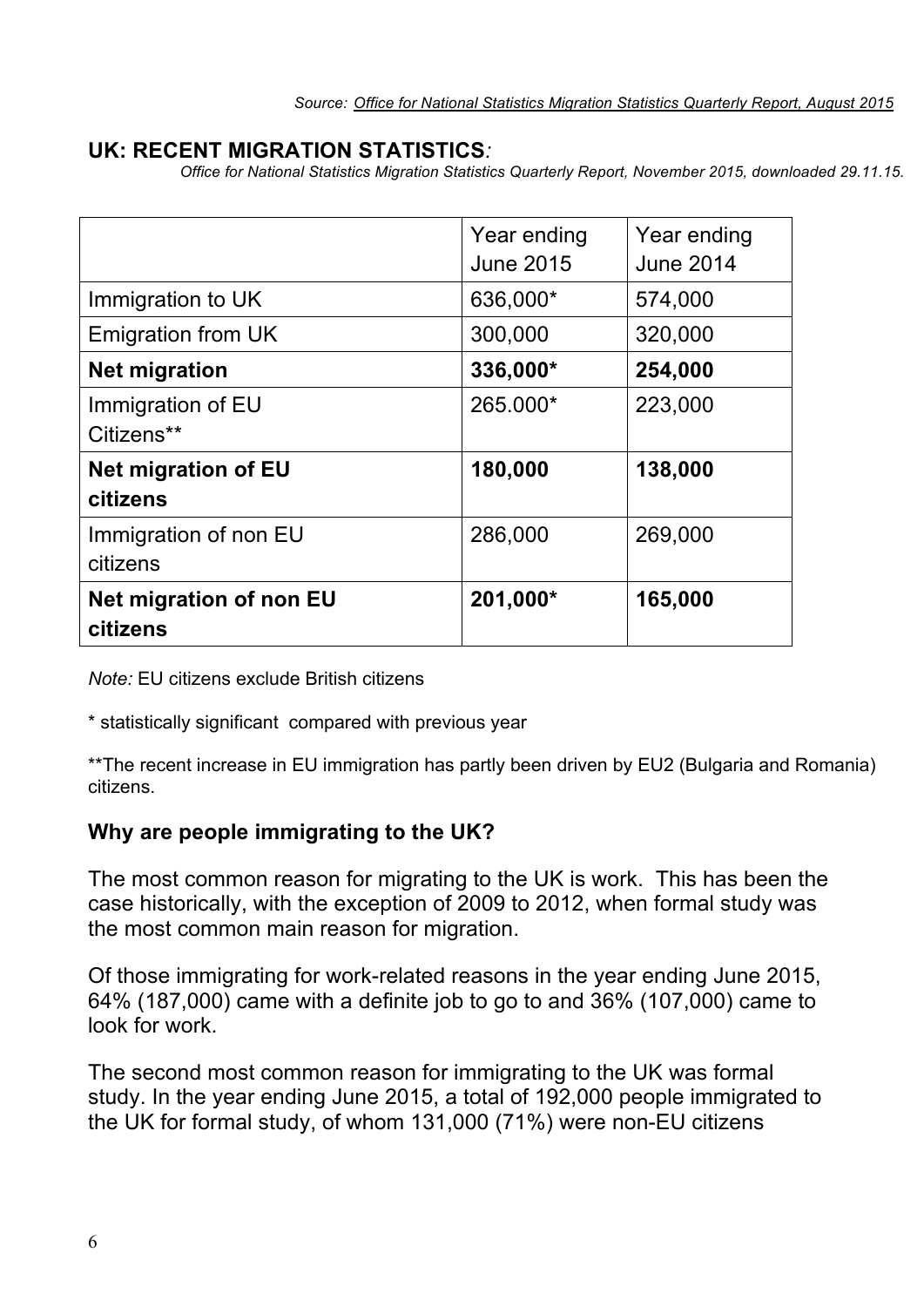In the year ending June 2015, a total of 80,000 (of whom 45,000 (58%) were non-EU citizens) people arrived in the UK to accompany or join others, this remains relatively unchanged from 82,000 the previous year.

#### **BIBLICAL PASSAGES**

Exodus 23, 1-9; Leviticus 19, 33-37; Matthew 5, 1-12; Matthew 22, 35-41; Matthew 25, 31-46; Hebrews 13, 1-2

#### **SILENT PRAYER AND REFLECTION**

#### **Prayers**

Almighty and merciful God, whose Son became a refugee and had no place to call his own; look with mercy on those who today are fleeing from danger, who are homeless and hungry. Bless those who work to bring them relief; inspire generosity and compassion in all our hearts; and guide the nations of the world towards that day when all will rejoice in your Kingdom of justice and of peace; through Jesus Christ our Lord. Amen.

Heavenly Father, you are the source of all goodness, generosity and love. We thank you for opening the hearts of many to those who are fleeing for their lives. Help us now to open our arms in welcome, and reach out our hands in support. That the desperate may find new hope, and lives torn apart be restored. We ask this in the name of Jesus Christ Your Son, Our Lord, who fled persecution at His birth and at His last triumphed over death. Amen. *Church of England – Prayer for the Refugees*

Living God, grant us the grace to see your image not just in those we know and like, but in those across the barriers of our making. Forgive the prejudices that divide and exclude, and help us to reflect your outrageous love that reaches out to embrace enemies. So may we truly follow Christ. **Amen.** 

*Iona Community.*

Wilderness God, your Son was a displaced person in Bethlehem, a refugee in Egypt and had nowhere to lay his head in Galilee. Bless all who have nowhere to lay their head today, who find themselves strangers on earth, pilgrims to they know not where, facing rejection, closed doors, suspicion and fear. Give them companions in their distress, hope in their wandering and safe lodging at their journey's end. And make us a people of grace, wisdom and hospitality, who know that our true identity is to be lost, until we find our eternal home in you. Through Jesus Christ, our rejected yet risen Lord. Amen.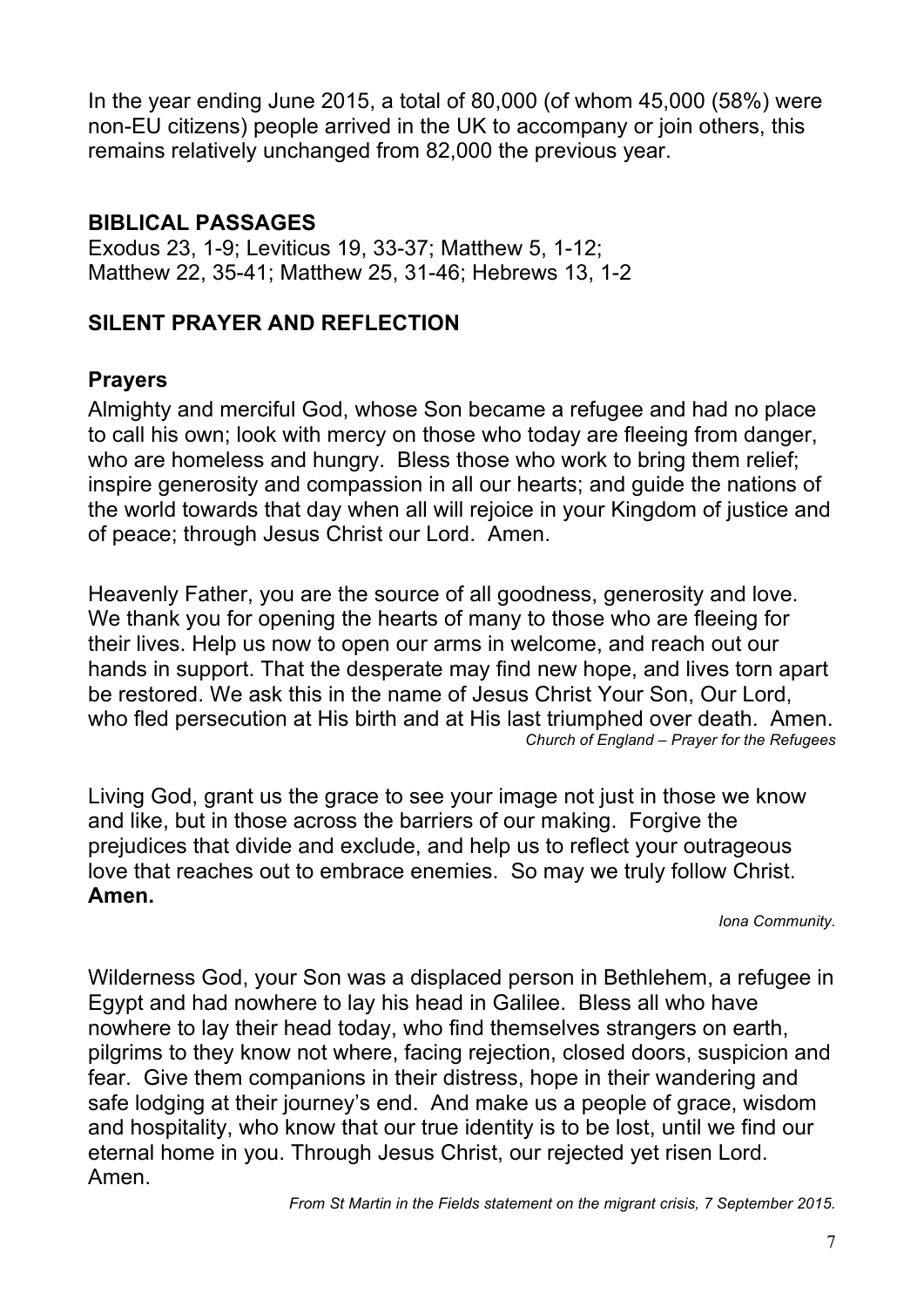Lord, you call us to this task of investigating the times and circumstances of the manifestation of your mystery, amid today's confusion. We thank you for the gift of being called to inevitable love of neighbour, which we cannot escape, because it invades our heart and thoughts. Grant us, then, the grace to let ourselves be guided and led by your Spirit, that we may fulfil our prophetic mission in our day. We pray in the name of our Lord, Jesus Christ. Amen.

*Adapted from C-M. Martini (1993), Letting God Free Us p.60 and p. 128.*

As gift I receive You O Christ, and as gift I offer You to the whole world.

*St Ambrose*

# **Reflections**

When it comes to the refugee crisis, the Christian Church has no option. The example we are given time again is one set by a generous God who deals graciously with our flawed humanity in such a way that we who belong to the community of the Church are invited to share that same spirit of compassionate reaching out, recognising the stranger in need, offering hope and hospitality as we are able, recognising the humanity we share with them as the same humanity Jesus shared and conscious that in these desperate people we see nothing less than the face of Christ, crucified and risen, the Christ who invites us to join him round the table where death and all that is life-denying and degrading is transformed by new life in the offer of hope, friendship and a home, a community where all are welcome and no-one is denied.

*Church of Scotland worship resources in response to the refugee crisis*

Who will help the refugees To cease their endless walking, While the ones who claim to care Continue endless talking? *Words John L. Bell, © WGRG, c/o Iona Community, Glasgow*

The point of a prophetic action is not to change the world but to display the manner in which the world is changed by God.

*Sam Wells (2006) God's companions, p.203*

# **RESPONDING: SHARING IDEAS, DECIDING ACTION**

This is a hugely complex and wicked crisis that underlines our human frailty and the fragility of our political systems… there are no easy answers … we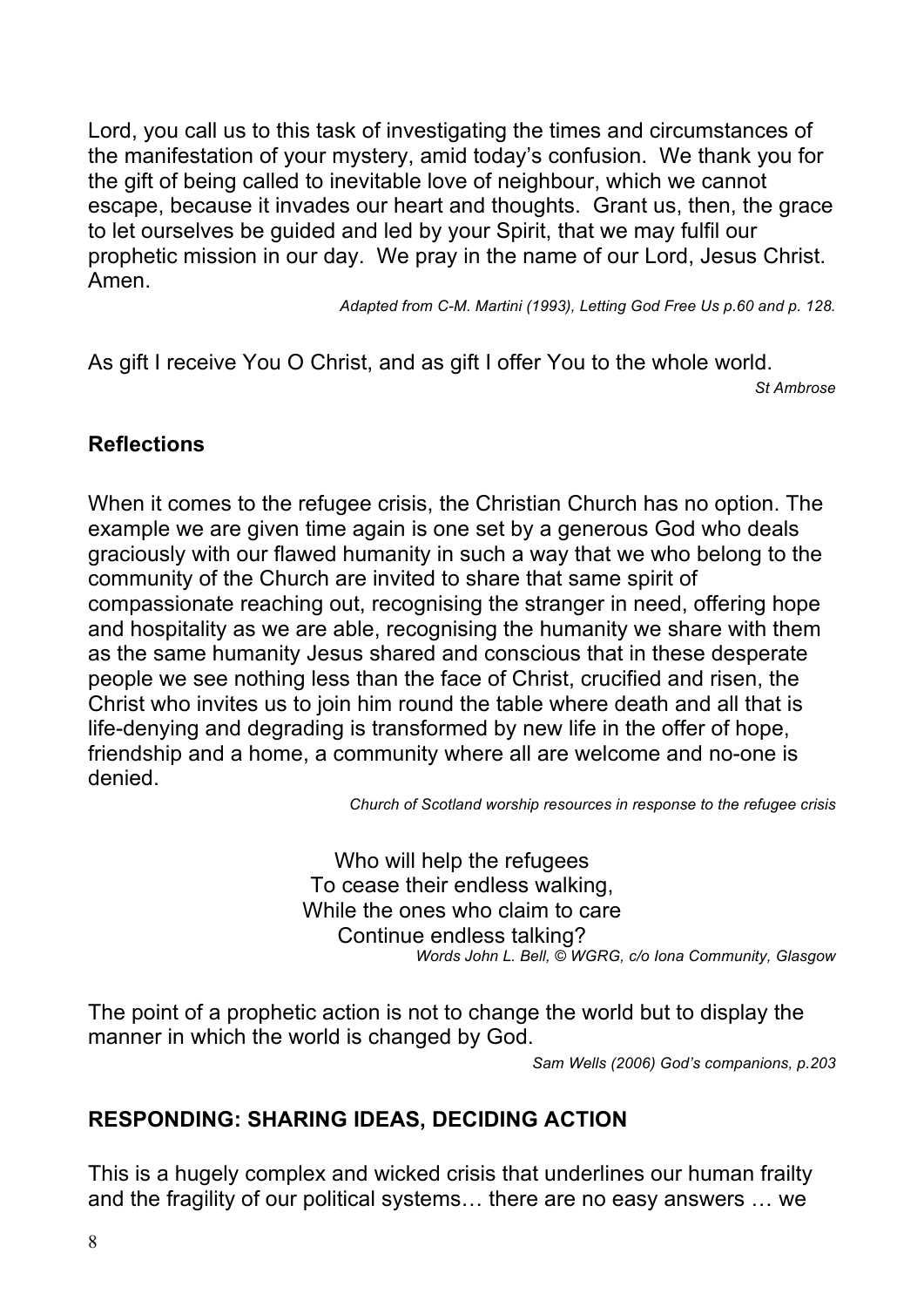cannot turn our backs on this crisis. We must respond with compassion. But we must also not be naïve in claiming to have the answers to end it.

*Archbishop Justin Welby, statement on the refugee crisis* 

# **SOME SUGGESTIONS**

In thinking about what actions we might take, we suggest we talk primarily in terms of our actions as a Parish Church although clearly we cannot separate this from our individual actions.

- 1. Prayer, vigil, Epiphany service, day of reflection, bible study.
- 2. Giving eg Christian Aid; Harvest for Hope; Jesuit Refugee Service; Refugee Support Network UK; World Vision.
- 3. Statement of commitment on the lines of the one by St Martin in the Fields (see page )
- 4. Writing to our MP, Zac Goldsmith, and/or one or more of our eight London MEPs to support refugees coming.
- 5. Involvement in Churches Together in Kew initiatives.
- 6. Awareness raising eg speaker, café evening.
- 7. Supporting initiatives, information sessions elsewhere e.g. Vigil on 8 December.
- 8. Organise something for Refugee Week, 20-26 June 2016.
- 9. Investigate involvement in Kingston Refugee Action.

# **CHURCHES TOGETHER IN KEW (CTinK):** our representatives, Annabel

Clark & Gabrielle O'Neill.

Valerie Booth, the current chair of CTinK, has been looking into how our Kew churches might respond and finding out about local developments in response to the Syrian refugee problem. Here are some of her points (30 November) :

# *Our responses*

- 1. the importance of prayer;
- 2. support any local political initiative to help 'official' Syrian refugees/immigrants who have already been accepted by the Government through UNHCR;
- 3. provide practical help through relevant agencies.
- 4. write to our MP setting out our position.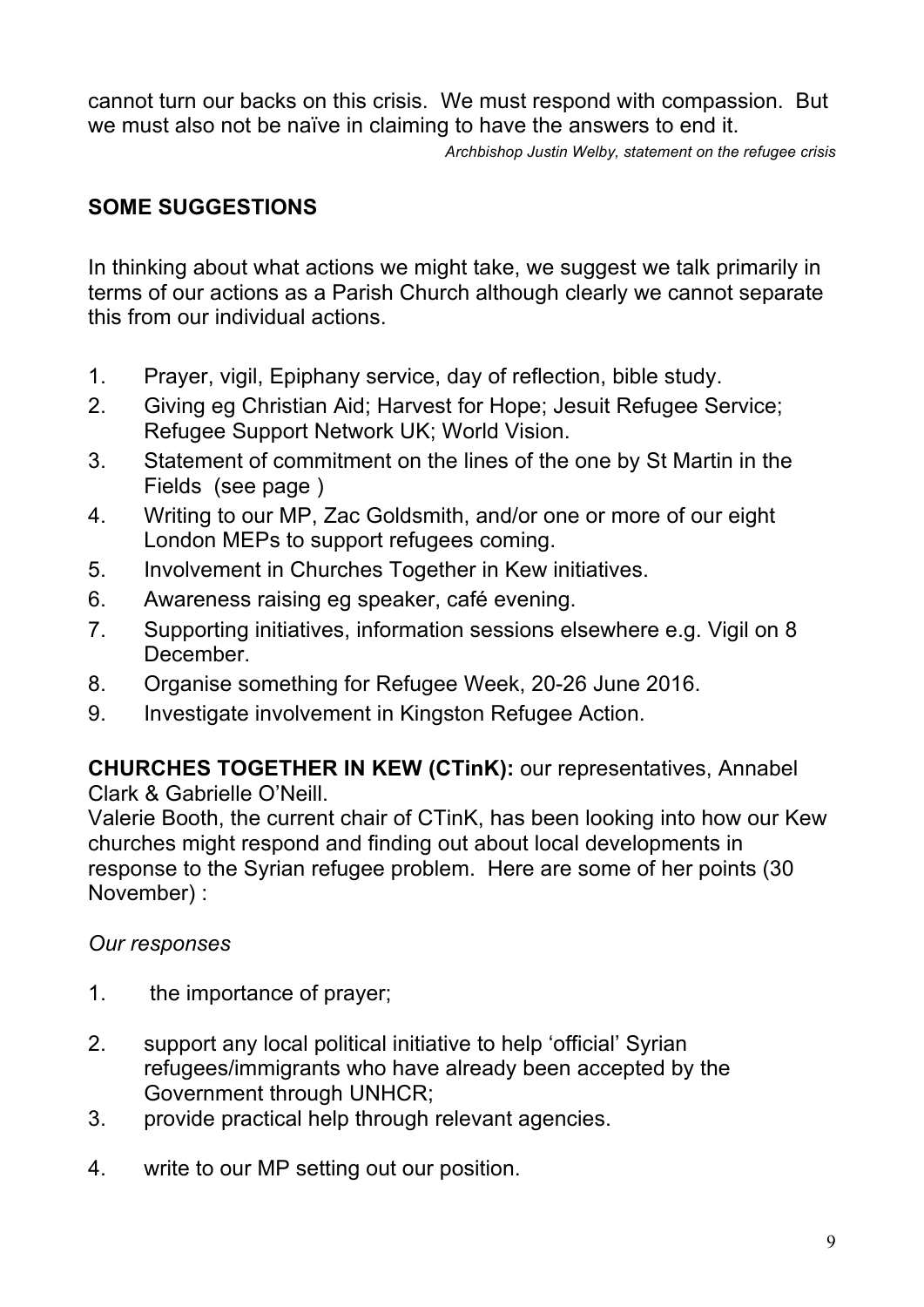#### *Local developments*

- 1. approaches have been made to Lord True, Leader of the Council, by Richmond Inter-faith Forum (chair, the Reverend Peter Hart of The Barn and St Luke's). Lord True replied explaining the Council's difficult problem about housing (4000 people on the waiting list);
- 2. Councillor David Linette (Kew) has written explaining the (sympathetic) position of Kew councillors over the issue;
- 3. a group has been set up, linked to the Vineyard Community Church and Cinnamon Network (see list of web sites). Councillor Peter Buckwell, a parishioner (South Richmond) is their spokesman on refugees.
- 4. A working group has also been set up, with the Council's blessing. Names of those involved include Christina Beckwith, Claire Charlton, Andree Frieze (Green Party), Caroline Sherrard.

# **ADDITIONAL PAPERS FOR 5 December**

1. An open letter to world leaders from a Bishop in Jerusalem and a refugee, 1 September 2015 *Christians Aware, Autumn 2015 )* Archbishop of Canterbury on the Refugee Crisis.

*(Lambeth Palace, 3 September 2015)* 

- 2. Christian Aid, Refugee Crisis Appeal.
- 3. Church of England, Immigration and Asylum, The Christian responsibility and what can churches do?
- 4. Churches Together in Kew, how the local Christian Community can help

Eastern Churches & Christian Refugees in the Middle East.

- *(Christians Aware, Summer 2015 )*
- 5. Government Response. Syrian refugees: what you can do to help. (*HM Government)*
- 6. I was a stranger and you welcomed me, *Southwark Diocesan.*
	- *newspaper (the Bridge), October 2015*
- 7. Syria Crisis Response Summary.

*(Department for International Development)*

# **Statement from St Martin in the Fields, 7.9.15.**

We recognise and affirm the actions many congregations and communities are taking to befriend and support migrants. Our own ministry with asylumseekers has been a source of growth and discovery and a blessing to our whole community. We celebrate the warmth and welcome that migrants have received in several parts of Europe.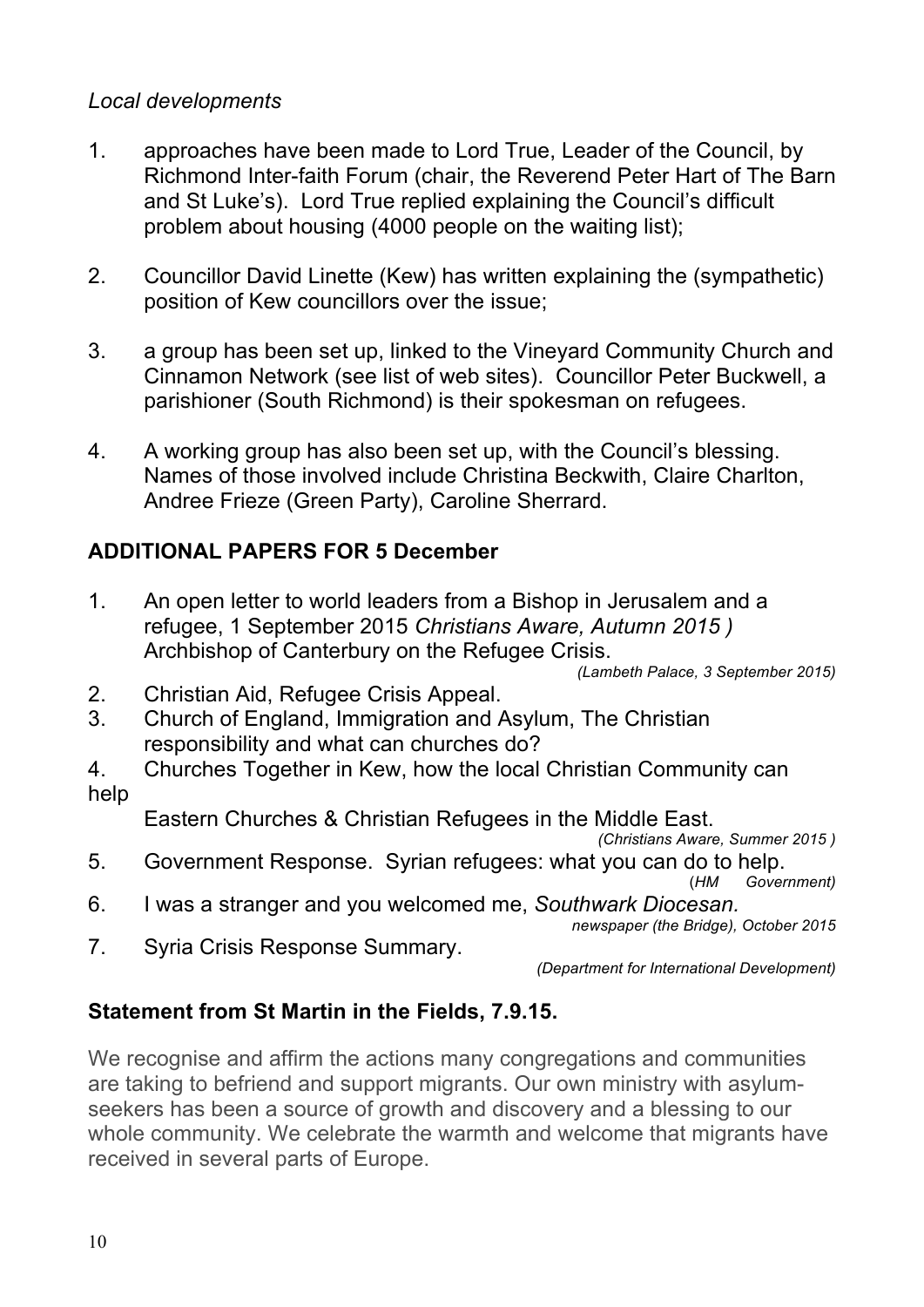We wish to challenge some of the widely-stated assumptions surrounding the migrant crisis.

- We challenge the notion that efforts must be entirely focused on addressing conflict in the countries of origin. Intervention in Afghanistan, Iraq and Libya didn't work; non-intervention in Syria didn't work either. There is no simple off-shore solution.
- We challenge the conviction that Britain is 'full' and there is neither space nor employment for newcomers. Our own community of staff and volunteers is immeasurably enriched by people from all over the world who have made our city their home – some junior, others who have risen to senior roles; their skills and enthusiasm are a blessing to us all.
- We challenge the way immigration is discussed as a question of duty  $$ of whether Britain is obliged to take in people who are fleeing persecution elsewhere, how one can verify that the claim is genuine, whether one has to limit the number even of the persecuted, and whether anyone migrating largely for economic benefit has any right to be here. We maintain that migrants have always, and will always, be a source of initiative and energy, inspiration and renewal. The British population is almost entirely made up of people whose ancestors were migrants for a host of reasons: the nation's dynamism lies in the confluence of diverse cultures.
- We appreciate the drawbacks of making migration easier and the risks of thereby exacerbating the circumstances that bring it about. But we are a nation that loves to back the underdog; we are a people whose finest hour has been in standing up in the face of oppression; and we long for our country to show its true colours today.

**20,000 welcomes: Advent Vigil for refugees:** Tuesday 8 December, 10.00 to 4.30 pm, St Margaret's Church Westminster. **All welcome, for the whole or part of the day.**

**Useful web sites**

**www.capitalmass.org.uk/refugee-response Diocese of London.** 

**www.christianaid.org.uk** 

**http://refugeeweek.org.uk/ June 20 -26, 2016** 

**http://www.cinnamonnetwork.co.uk/the-archbishops-speech/ Cinnamon Network** is an organisation helping local churches to address local need.